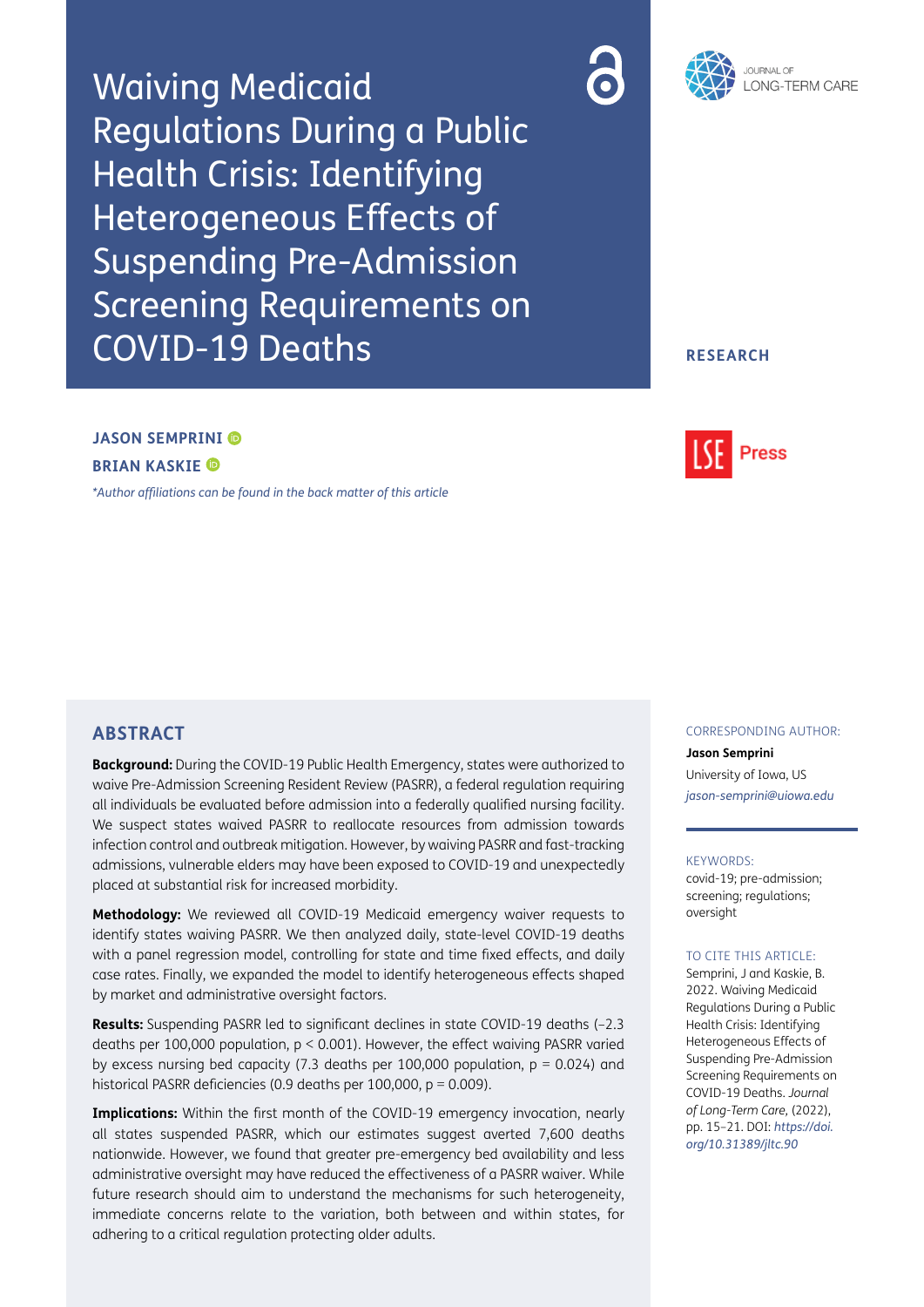As the COVID-19 pandemic threatened to intensify existing health disparities, early attention shifted to long-term care (LTC) [\(Okonkwo](#page-6-0) *et al.*, 2020). Along with age, poverty, and chronic disease being strongly associated with poor outcomes, the added layer of communal living created a perfect storm which put skilled-nursing facility residents at serious risk ([Barnett](#page-5-1) [and Grabowski, 2020](#page-5-1); [Grabowski and Mor, 2020](#page-5-1); [Konetzka and Gorges, 2021](#page-5-1); [Ouslander and Grabowski,](#page-6-0) [2020](#page-6-0)). This risk motivated policy-makers to relax regulations, with the goal of increasing capacity within these facilities. One critical approach was to waive preadmission screening requirements through Medicaid Section 1135 Waiver authority [\(DHHS 2020;](#page-6-0) [Tetrick](#page-6-0) [2019](#page-6-0)). Pre-Admission Screening Resident Review (PASRR) is a federal regulation requiring that all individuals be evaluated for intellectual disability, mental illness, or dementia before admission into a federally qualified nursing facility as to assure that facilities developed an appropriate care plan for residents with special care needs associated with these diagnosed conditions ([Madhusoodanan](#page-5-1) *et al.*, 2014). We suspect states waived PASRR to reallocate resources towards infection control. However, waiving PASRR may have fast-tracked admissions, potentially increasing COVID-19 exposure to a particularly vulnerable population of NF residents.

Despite being a federal regulation, we suspect the impact of waiving PASRR may varies across states and between facilities because of pre-existing adherence of the regulation [\(PASRR TAC, 2019](#page-6-0); [Linkins](#page-5-1) *et al.*, 2006; [Snowden, Piacitelli and Koepsell , 1998\)](#page-6-0). Indeed, prior to COVID 19, some states appeared to vigorously uphold the admission standard relative to others. Such variation could influence the efficacy of a PASRR waiver, but also illuminate pre-existing structural issues relating to LTC facility oversight.

### **SIGNIFICANCE**

Previous research has refuted the claim that LTC quality measures or historical deficiencies were associated with adverse COVID-19 outcomes (Grabowski, 2020). Rather, it appears, staffing levels and overall community spread have identified as the greatest determinants of outbreaks and mortality in LTC facilities ([Konetzka and Gorges,](#page-5-1) [2021](#page-5-1)). However, less attention has been given to the role of oversight as a mediating factor in state's ability to adopt infection control measures. More specifically, how did pre-pandemic oversight and accountability measures influence policies aimed at preventing mortality for older adults most vulnerable to COVID-19 deaths. To address the evidence gap, this study aims to first estimate the causal effect of waiving PASRR on COVID-19 deaths and then identify potential heterogeneity in the effect of suspending PASRR.

#### **METHODOLOGY**

The effect of waiving PASRR on COVID-19 outcomes was evaluated by constructing a state-level panel regression model. By controlling for state and day fixed effects, this approach allows us to account for any unobserved confounders specific to each state (i.e. time invariant ideological differences), as well as time-specific factors affecting the entire country. Critical to unbiased estimation is the assumption that no other timevarying differences exist between states with different PASRR waiver decisions ([Collischon and Eberl, 2020\)](#page-5-1). Undoubtably, the myriad of state and local COVID-19 policies and behaviors present a threat to this study's inference. We address this by adding daily COVID-19 case rates to the panel regression. This identification strategy rests on the assumption, that conditional on COVID-19 cases, there are no time-variant differences between states adopting or not adopting PASRR waivers. More simply, we assume that any unobserved activity related to social distancing is captured by the daily rate of COVID-19 cases. The panel regression model is specified as follows:

 $Y_{it} = \beta$  *PASRR*<sub>it</sub> + *CASES*<sub>it</sub> +  $L'$ <sub>t</sub> +  $S'$ <sub>j</sub> +  $\varepsilon$ <sub>it</sub>

Where,  $Y_i$  is a measure of COVID-19 deaths per capita in state = i, at day = t [\(NYT, 2020\)](#page-5-1). *L'<sup>t</sup>* is a set of time dummy variables, capturing unobserved variation for each day = t. *S'<sup>i</sup>* is a set of state-level dummy variables, capturing unobserved variation for each state = s. *CASESit* is a measure of daily COVID-19 cases per capita [\(NYT,](#page-5-1)  [2020\)](#page-5-1). *<i>x* represents the idiosyncratic error term. PASRR<sub>*is*</sub> is</sub> a binary variable, indicating if state =s, adopted a PASRR waiver by day = t. If the identifying assumption,  $E[i_t]$ *CASESit , L'<sup>s</sup> , S'<sup>t</sup> ] = 0*, is satisfied, B is consistently estimated as the effect of waiving PASRR on COVID-19 deaths.

To validate the analytical model that a PASRR waiver affects COVID-19 deaths, a vector of binary variables representing two broad PHE waiver categories (delaying administrative reporting requirements and delaying fair hearing requirements for appealing Medicaid decisions) are added to the model. Because we do not expect administrative processes or fair hearing delays to impact COVID-19 deaths in long-term care (LTC) facilities, any significant estimate could signal unobserved confounding in our primary model. All models utilize robust standard errors, clustered at the state level, to account for heteroskedasticity and serial autocorrelation. PASRR waiver decisions and associated adoption dates were extracted from CMS (Centers for Medicare and Medicaid Services) correspondence with state Medicaid directors [\(2020\)](#page-5-1).

The heterogeneity analysis evaluates how a PASRR waiver is influenced by pre-pandemic state-level market and oversight factors. We hypothesize multiple avenues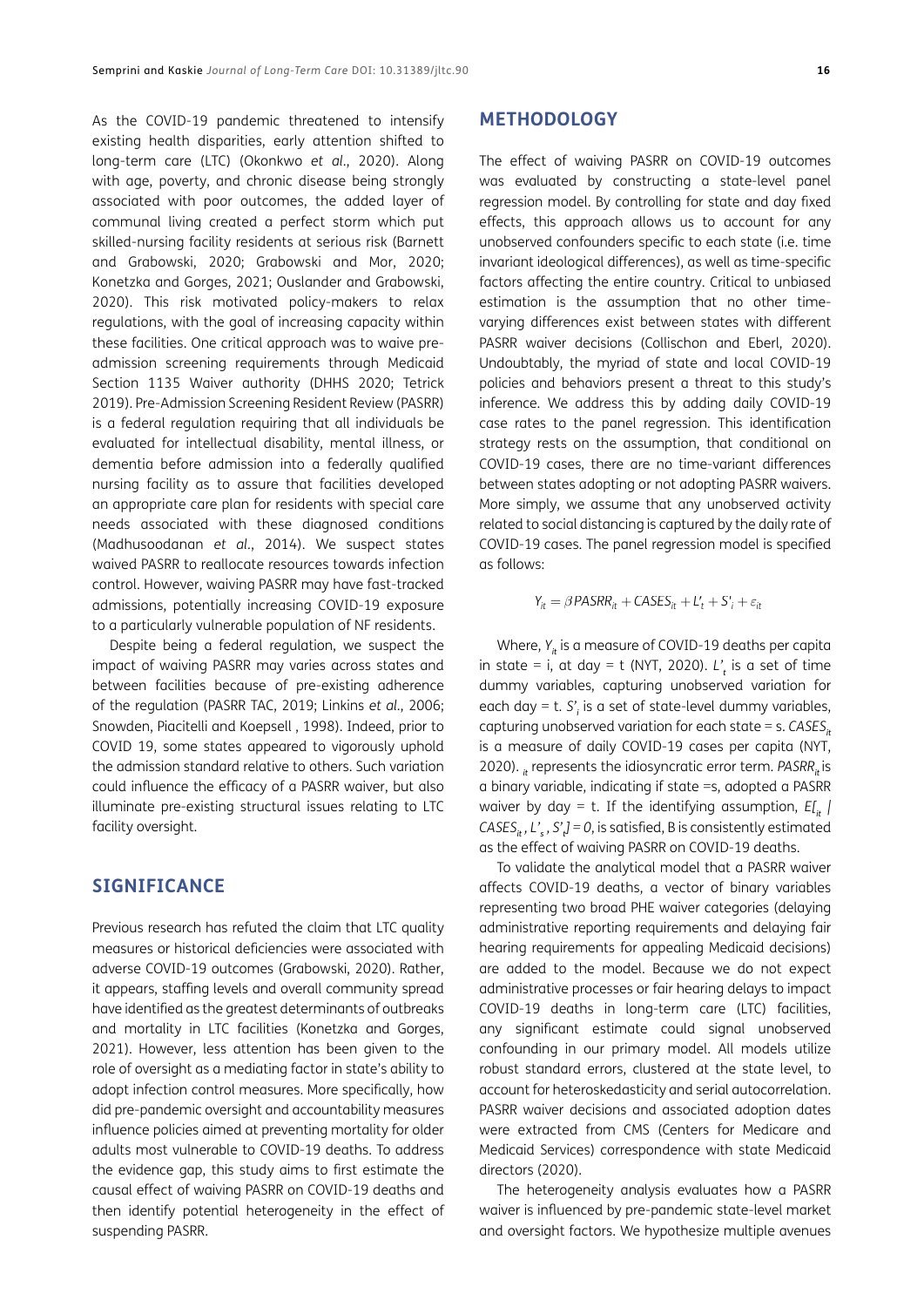for potential heterogenous effects of waiving preadmission screening. First, we use CMS Skilled-Nursing Facility (SNF) data to account for different levels of forprofit skilled nursing facilities, a ratio of nursing home beds per population over age 65, skilled nursing facilities located in a hospital, and the average level of unfilled beds in 2019 ([CMS, 2019\)](#page-5-1). Next, we aggregate 2019 facility-level PASRR deficiencies to the state-level [\(CMS,](#page-5-1) [2019](#page-5-1)). Finally, using information from the CMS Minimum Data Set, each state's PASRR activity were modelled to measure the proportion of LTC residents screened in 2019 [\(Minimum Data Set, 2020](#page-5-1)). Building off the primary panel regression model, the following specification identifies heterogenous effects of suspending PASRR on COVID-19 deaths:

$$
Y_{it} = \alpha' PASRR_{it} (BEDS_S + M'_S + D_S + HIST_S)
$$
  
+ CASES<sub>it</sub> + L'<sub>t</sub> + S'<sub>i</sub> + \varepsilon<sub>it</sub>

This specification includes BEDS, a variable measuring the average level of nursing home beds per capita NOT FILLED in 2019. M'<sub>s</sub> represents a vector of state-level LTC market variables (i.e. the proportion of nursing homes located in a hospital, the proportion of for-profit LTC facilities, ratio of LTC beds per population above age 65). D represents the number of PASRR deficiencies reported in 2019 for each state.  ${\tt HIST}_{\sf s}$  is a continuous variable, measuring the proportion of LTC residents screened for PASRR in 2019. Note, the B-coefficient in the original model is replaced by ', a vector of estimates modelling the interaction between adopting PASRR and the specified variables. In addition to reporting the coefficient estimates, we report the robust Wald F-statistics as a measure of assessing model fit. Alterative specifications were constructed as sensitivity analyses, including a placebo check to test for pre-treatment differences between states waiving and not waiving PASRR. These alternative methodologies and results are fully described and discussed in the supplemental file.

## **RESULTS**

Our regression model estimates suggest that adopting a PASRR waiver averted 2.3 COVID-19 deaths per 100,000 population (*[Table 1](#page-2-0)*: Est.  $= -2.29$ ,  $p < 0.001$ ). Aggregated to the population level, we estimate that waiving PASRR regulations through Section 1135 authority reduced total COVID-19 deaths by approximately 7,600, or 12% of total deaths during the timeframe of this analysis. **[Figure 1](#page-3-0)** visually depicts the daily unadjusted death rates between states adopting and not adopting a PASRR waiver throughout the first 104 days of the PHE. See the supplementary file for full set of results.

In our second set of analyses, which allow the effect of a PASRR waiver to vary with state market and oversight features, we find significant heterogeneity (**[Table 1](#page-2-0)**; **[Figure 2](#page-4-0)**).

|                             | 1            | $\mathcal{P}$ | 3            |
|-----------------------------|--------------|---------------|--------------|
| <b>PASRR Waiver</b>         | $-2.2943***$ | $-1.9416***$  |              |
|                             | $-0.407$     | $-0.473$      |              |
| Fair Hearing Waiver         |              | $-0.5066$     |              |
|                             |              | $-0.526$      |              |
| Administrative, Waiver      |              | 0.0659        |              |
|                             |              | $-0.054$      |              |
| PASRR WAIVER INTERACTION    |              |               |              |
| Available Beds              |              |               | $7.3101*$    |
|                             |              |               | (3.443)      |
| LTC Beds per Older Age Pop. |              |               | 0.1386       |
|                             |              |               | (0.116)      |
| Historical Screening (%)    |              |               | $-5.0104***$ |
|                             |              |               | (1.191)      |
| Deficiencies per LTC Bed    |              |               | $0.8856**$   |
|                             |              |               | (0.326)      |
| Robust Wald F-Test          | 321.85       | 245271.42     | 1219.05      |
| P (df)                      | < 0.0001(2)  | < 0.0001(7)   | <0.0001(7)   |

<span id="page-2-0"></span>**Table 1** Panel Regression Estimates (Fixed-Effect Specification).

Table 1 reports the estimates from multiple panel regression models, with fixed-effect specifications. 1) Primary specification, Panel regression with fixed effects, 2) Panel regression with fixed effects and additional waiver categories, 3) panel regression model with fixed-effect specifications identifying heterogeneous effects (interactions). Control variables excluded from table for brevity. Coefficients on In-Hospital LTC Beds (%) and For-Profit LTC Beds (%) were less than 0.0005 and reported as null, and were excluded from this table for brevity. See supplementary file for full regression results. Model fit was tested against the null using robust Wald F-Test. Per capita measurements are reported as per 100,000 population. Standard errors in parentheses.  $*$  p < 0.05 $*$  $*$  p < 0.01 $*$  $*$  $*$  p < 0.001.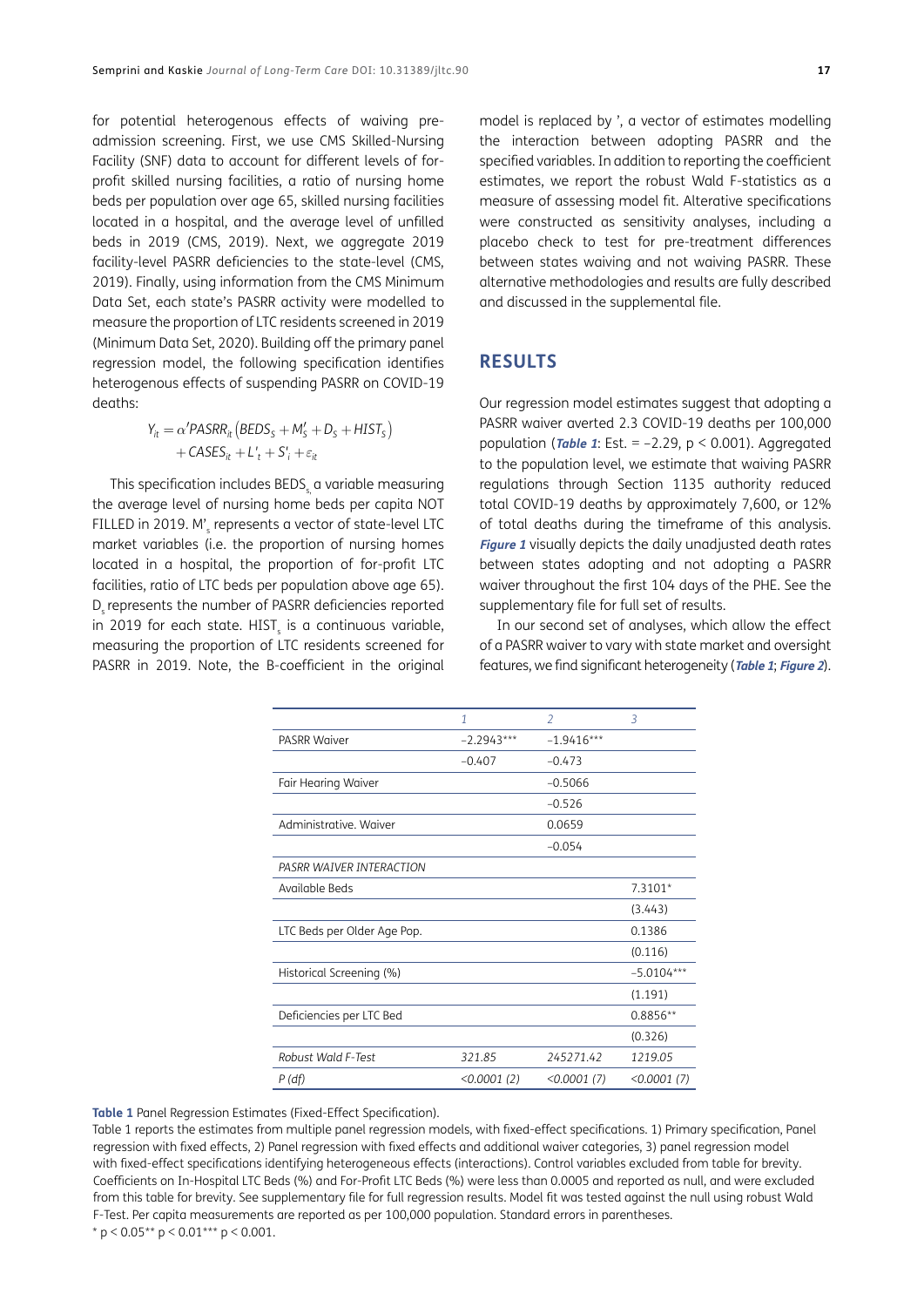

<span id="page-3-0"></span>**Figure 1** Unadjusted COVID-19 Deaths by PASRR Waiver Status.

Figure 1 visually depicts the daily unadjusted death rates between states adopting and not adopting a PASRR waiver throughout 104 days after the first reported COVID-19 cases (1/29/20-5/12/20). The vertical dotted line at day 44 marks the March 13<sup>th</sup> Emergency Declaration ([Federal Register 15337 2020](#page-5-1)) authorizing states to request Section 1135 Waivers. As more states adopt the PASRR waiver a clear gap emerges. Figure 1 extends 30 days after the final state adopted a PASRR waiver in the first round of Section 1135 requests. The entire panel consists of 51 groups (50 states and D.C) across 105 days.

First, contrary to our hypotheses, we find that market level LTC factors (i.e. beds per population) have no significant association with the effect of a PASRR waiver on COVID-19 deaths (**[Table 1](#page-2-0)**). In fact, the estimated coefficients for the proportion of for-profit beds and proportion of beds in a hospital were essentially null (Est. < 0.0005). However, while total beds per capita does not appear to influence a PASRR waiver's effect, the pre-pandemic level of beds available has a positive association with a PASRR waiver's impact on COVID-19 deaths (Est. = 7.3,  $p < 0.05$ ). This result suggests that in states with fewer beds to fill, PASRR maintains its negative association with COVID-19 deaths. But, as the level of unfilled beds increases, waiving PASRR loses its protective effect.

We also find interesting heterogeneity with regards to oversight measures and their association with a PASRR waiver. States with higher proportions of LTC residents screened experience a greater reduction in COVID-19 deaths due to waiving PASRR ( $a = -5.0$ ,  $p < 0.001$ ). In addition, in states with higher 2019 PASRR related deficiencies (per LTC bed), a PASRR waiver is associated with an increase in COVID-19 deaths (Est. =  $0.89$ , p < 0.01). Together, these two results suggest that states with greater historical adherence to PASRR regulations experienced the greatest reduction in COVID-19 deaths as a result of waiving the regulation. Conversely, states with more deficiencies per bed and fewer proportion of residents screened fail to realize the potential life-saving effect of suspending PASRR during the initial months of the Public Health Emergency.

## **DISCUSSION**

States adopting a waiver to suspend PASRR requirements at LTC facilities during the initial months of the pandemic may have averted thousands of deaths. But, does this finding warrant recommending states suspend PASRR in future public health emergencies? Or even further, should these results encourage states not to reestablish PASRR at the conclusion of the COVID-19 emergency? Historically, this critical regulation protecting older adults with severe intellectual or mental illnesses receives relatively little attention from the research and health community. This lack of understanding poses a threat as states begin relaxing pandemic response policies and potentially codifying emergency measures into law. Given the cost of PASRR adherence and the prevalence of PASRR waivers, states and LTC facilities may be inclined to delay reimplementing the regulation. Illuminating the mechanistic effect of suspending pre-admission practices can inform evidence-based policy to improve outcomes for vulnerable populations served by state Medicaid systems, in this pandemic and beyond.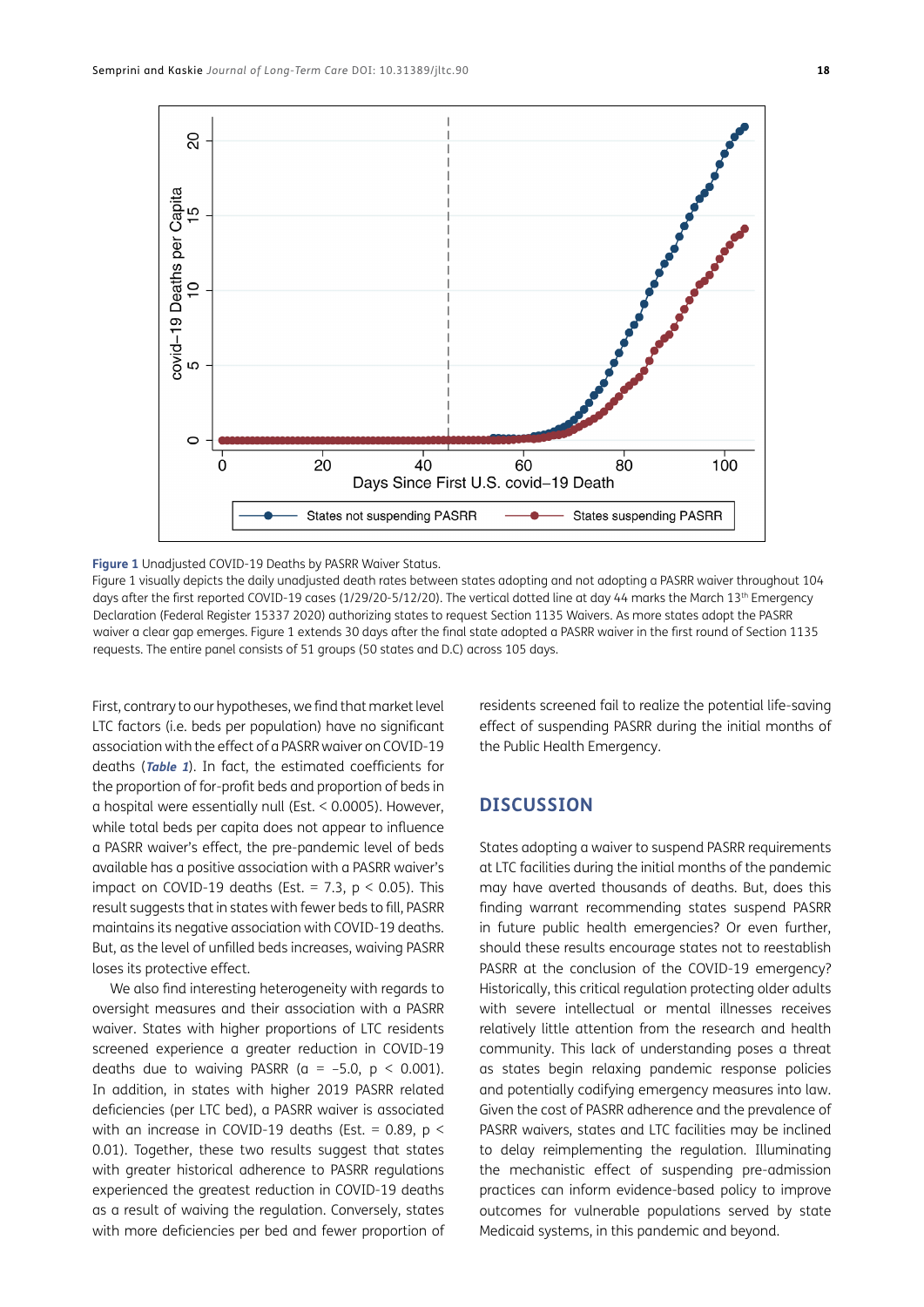

<span id="page-4-0"></span>**Figure 2** Panel Regression Estimates Identifying Heterogeneous Effects.

Figure 2 visually depicts the estimated coefficients from the panel regression, with fixed-effect specifications, identifying heterogeneous effects of waiving PASRR on COVID-19 deaths. The vertical red line represents a null effect. Each dot represents a point estimate, with the error bars depicting the 95% confidence interval of the estimated effect. Error bars not crossing zero are deemed significantly different than zero at p < 0.05. See Table 1 for effect and standard error estimates.

The following discussion illuminates the implications for future policy by elaborating on the potential mechanisms of suspending PASRR at the onset of the COVID-19 pandemic.

Broadly speaking, these results seem to affirm the inclusion of suspending PASRR as blanket waiver granted under Section 1135 authority [\(DHHS, 2020](#page-6-0)). By avoiding the cost of screening and reviewing new admissions for appropriate services, LTC facilities could reallocate resources and staff towards infection control. On average, the benefits of greater capacity seemed to outweigh the costs of potentially fast-tracking new admissions. Yet, the heterogeneity analysis highlights broader policy concerns for both this pandemic and beyond.

The heterogeneity results suggest that states with "worse" PASRR adherence before the pandemic were less likely to experience a reduction in deaths due to suspending the regulation. One mechanism for such heterogeneity is that suspending PASRR did not lead to any changes in LTC capacity, because those facilities were already operating as if PASRR were suspended. In these states, if PASRR screening was low, there is less potential benefit from suspending the regulation. However, it could also be true that facilities had lower PASRR adherence because of underlying capacity constraints. This lack of capacity could also be correlated with a facility's ability to respond to a public health emergency. It is also important to consider a state's role in PASRR adherence, given the unique organizational relationship between state PASRR

agencies and CMS (PASRR TAC, 2019). We are confident in our estimates that show previous PASRR deficiencies and screening rates are associated with a PASRR waiver's impact, but we are less confident in what exactly the PASRR deficiencies and screening rates are measuring. Are these true indicators of facility level non-compliance? Or, are these measures confounded by state capacity for oversight and accountability?

In light of such ambiguity, we believe our evidence warrants policies to expand capacity and oversight, specifically related to PASRR compliance. While the potential confounding between capacity and oversight at the state and LTC facility level may hinder our ability to dissect the mechanistic effect of suspending preadmission policies, the fact that such confounding impacts COVID-19 deaths should motivate policymakers to immediately expand oversight capacity. This recommendation fits within the context of reports declining oversight over the past year ([Steel-Fisher](#page-6-0) *et al.*, [2021; Stevenson and Cheng, 2021](#page-6-0)).

Yet, the true implications of our study span beyond the pandemic. PASRR was designed to ensure vulnerable, older adults with dementia, intellectual disabilities, and mental illness are receive appropriate services in the least restrictive setting ([Tetrick, 2019\)](#page-6-0). This population of older adults are not only the most vulnerable to COVID-19, but also adverse outcomes caused by extensive isolation and delays in communitybased care. The fact that states differ so dramatically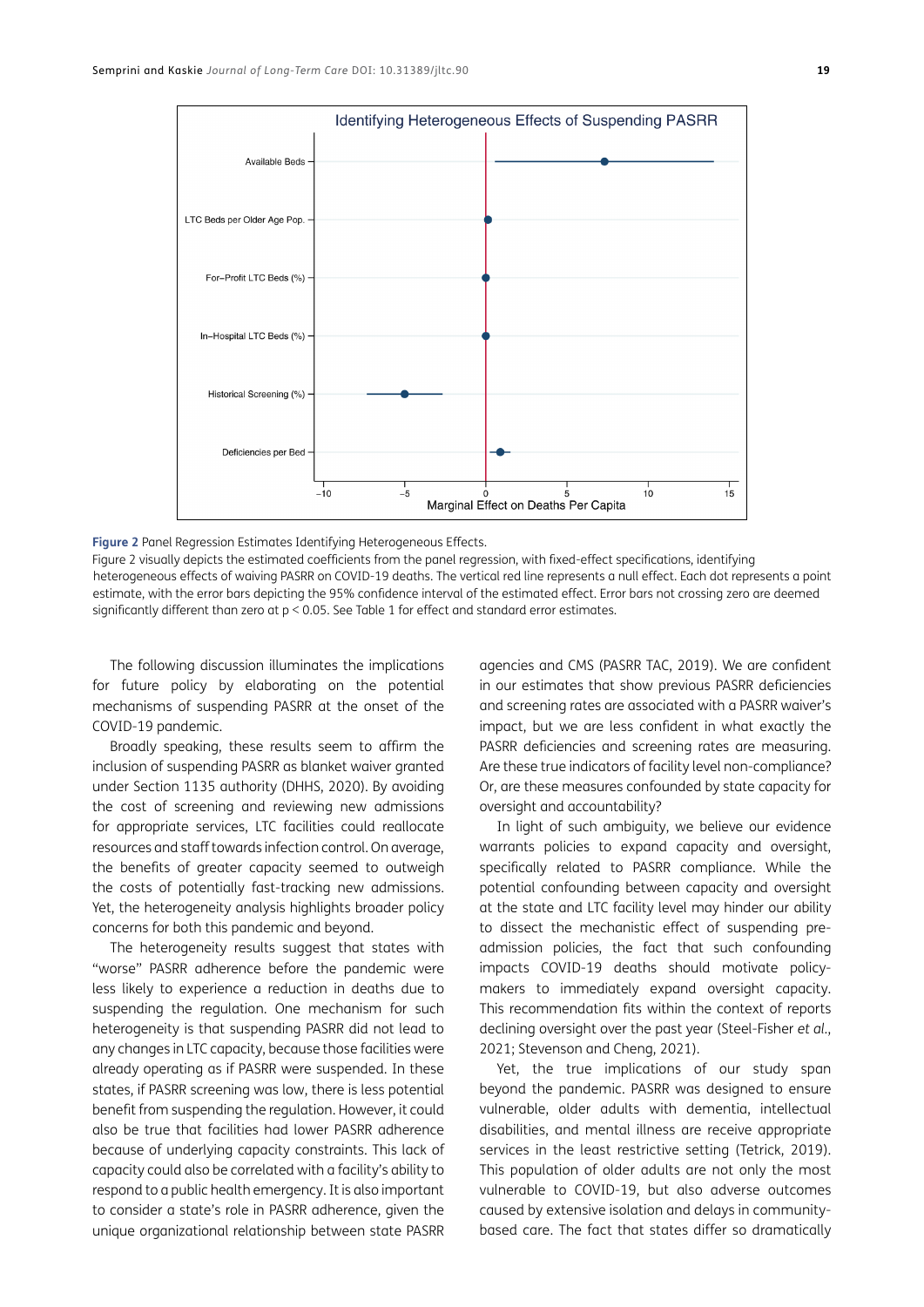<span id="page-5-1"></span>in baseline PASRR adherence should motivate efforts to ensure that PASRR compliance exceed pre-pandemic levels at the conclusion of the public health emergency. Unfortunately, our results can only hypothesize, rather than directly test and confirm, that PASRR oversight would affect outcomes outside of the pandemic. We leave the research question of whether increasing state oversight capacity would causally improve the health of adults living in long-term care facilities to future investigators. Finally, the Health Services Research community must recognize the critical importance of effective oversight and accountability for improving quality of care for older adults. While research investigating the effect of staffing ratios and quality scores are commonplace, evidence on the impact of monitoring and enforcement remains incomplete. At both the facility and state-level, failing to quantify the causes and costs of poor oversight will not only slow implementation of innovative health system reforms but most importantly, perpetuate health equities across the aging spectrum.

### **CONCLUSION**

Seemingly lost in the shuffle of state policy responses to the COVID-19 pandemic, Section 1135 waivers, specifically waivers suspending Pre-Admission Screening and Resident Review (PASRR), appeared to reduced COVID-19 deaths in the early months of the pandemic. We believe this research is the first to evaluate the impact of CMS waivers during the COVID-19 pandemic, but moreover, adds to a limited evidence base for PASRR regulations more broadly. While future research should aim to understand the mechanisms for the described heterogeneity, immediate concerns relate to the inequities, both between and within states, for adhering to a critical regulation protecting older adults. Without a doubt, LTC residents faced the greatest risks during the COVID-19 pandemic. And while community spread, rather than state or LTC facility characteristics, were the greatest determinant of outbreaks and deaths (Konetzka and Gorges, 2021), our study reiterates the critical role of evidence-based Medicaid innovation. And, just as the decision to suspend PASRR via waiver diffused across the country, hopefully the findings in this study lead to greater diffusion of PASRR compliance, or at least, greater capacity to comply.

## **ADDITIONAL FILE**

The additional file for this article can be found as follows:

**• Supplemental File.** PASRR Waivers and COVID-19 Deaths. DOI: *<https://doi.org/10.31389/jltc.90.s1>*

## **COMPETING INTERESTS**

The authors have no competing interests to declare.

## <span id="page-5-0"></span>**AUTHOR AFFILIATIONS**

**Jason Semprini** *[orcid.org/0000-0002-0375-8090](https://orcid.org/0000-0002-0375-8090)* University of Iowa, US **Brian Kaskie** *[orcid.org/0000-0003-0887-854X](https://orcid.org/0000-0003-0887-854X)* University of Iowa, US

### **REFERENCES**

- **Barnett, ML** and **Grabowski, DC.** 2020. Nursing Homes Are Ground Zero for COVID-19 Pandemic. *JAMA Health Forum*, 1(3): e200369. DOI: *[https://doi.org/10.1001/](https://doi.org/10.1001/jamahealthforum.2020.0369) [jamahealthforum.2020.0369](https://doi.org/10.1001/jamahealthforum.2020.0369)*
- **Centers for Medicare and Medicaid Services (CMS).** 2019. *CMS Compare, Skilled Nursing Facilities.*
- **Centers for Medicare and Medicaid Services (CMS).** 2020. *CMS Approves First State Request for 1135 Medicaid Waiver in Florida.* Available at: *[https://www.cms.gov/newsroom/](https://www.cms.gov/newsroom/press-releases/cms-approves-first-state-request-1135-medicaid-waiver-florida) [press-releases/cms-approves-first-state-request-1135](https://www.cms.gov/newsroom/press-releases/cms-approves-first-state-request-1135-medicaid-waiver-florida) [medicaid-waiver-florida](https://www.cms.gov/newsroom/press-releases/cms-approves-first-state-request-1135-medicaid-waiver-florida)*.
- **Collischon, M** and **Eberl, A.** 2020. Let's Talk About Fixed Effects: Let's Talk About All the Good Things and the Bad Things. *KZfSS Kölner Zeitschrift Für Soziologie Und Sozialpsychologie*, 72(2): 289–299. DOI: *[https://doi.](https://doi.org/10.1007/s11577-020-00699-8) [org/10.1007/s11577-020-00699-8](https://doi.org/10.1007/s11577-020-00699-8)*
- **Federal Register 15337.** 13 March 2020. Proclamation No. 9994: 85.
- **Grabowski, DC** and **Mor, V.** 2020. Nursing Home Care in Crisis in the Wake of COVID-19. *JAMA*, 324(1): 23. DOI: *[https://doi.](https://doi.org/10.1001/jama.2020.8524) [org/10.1001/jama.2020.8524](https://doi.org/10.1001/jama.2020.8524)*.
- **Konetzka, RT** and **Gorges, RJ.** 2021. Nothing Much Has Changed: COVID-19 Nursing Home Cases and Deaths Follow Fall Surges. *Journal of the American Geriatrics Society*, 69(1): 46–47. DOI: *<https://doi.org/10.1111/jgs.16951>*
- **Linkins, KW, Lucca, AM, Housman, M** and **Smith, SA.** 2006. Use of PASRR Programs to Assess Serious Mental Illness and Service Access in Nursing Homes. *Psychiatric Services*, 57(3): 325–332. DOI: *[https://doi.org/10.1176/appi.](https://doi.org/10.1176/appi.ps.57.3.325) [ps.57.3.325](https://doi.org/10.1176/appi.ps.57.3.325)*
- **Madhusoodanan, S, Nwedo, SA, Brenner, R** and **Mirza, O.** 2014. Preadmission Screening and Resident Review (PASRR) regulation and its implications for patients, hospitals, nursing homes, and the taxpayers. *Annals of Clinical Psychiatry: Official Journal of the American Academy of Clinical Psychiatrists*, 26(2): 83–87. DOI: *[https://](https://doi.org/10.3109/10401230009147093) [doi.org/10.3109/10401230009147093](https://doi.org/10.3109/10401230009147093)*
- **Minimum Data Set (MDS).** 2020. *Minimum Data Set (MDS) 3.0 Resident Assessment Instrument (RAI) Manual.* Centers for Medicare and Medicaid Services.
- **The New York Times (NYT).** (2021). Coronavirus (Covid-19) Data in the United States. *<https://github.com/nytimes/covid-19-data>*.